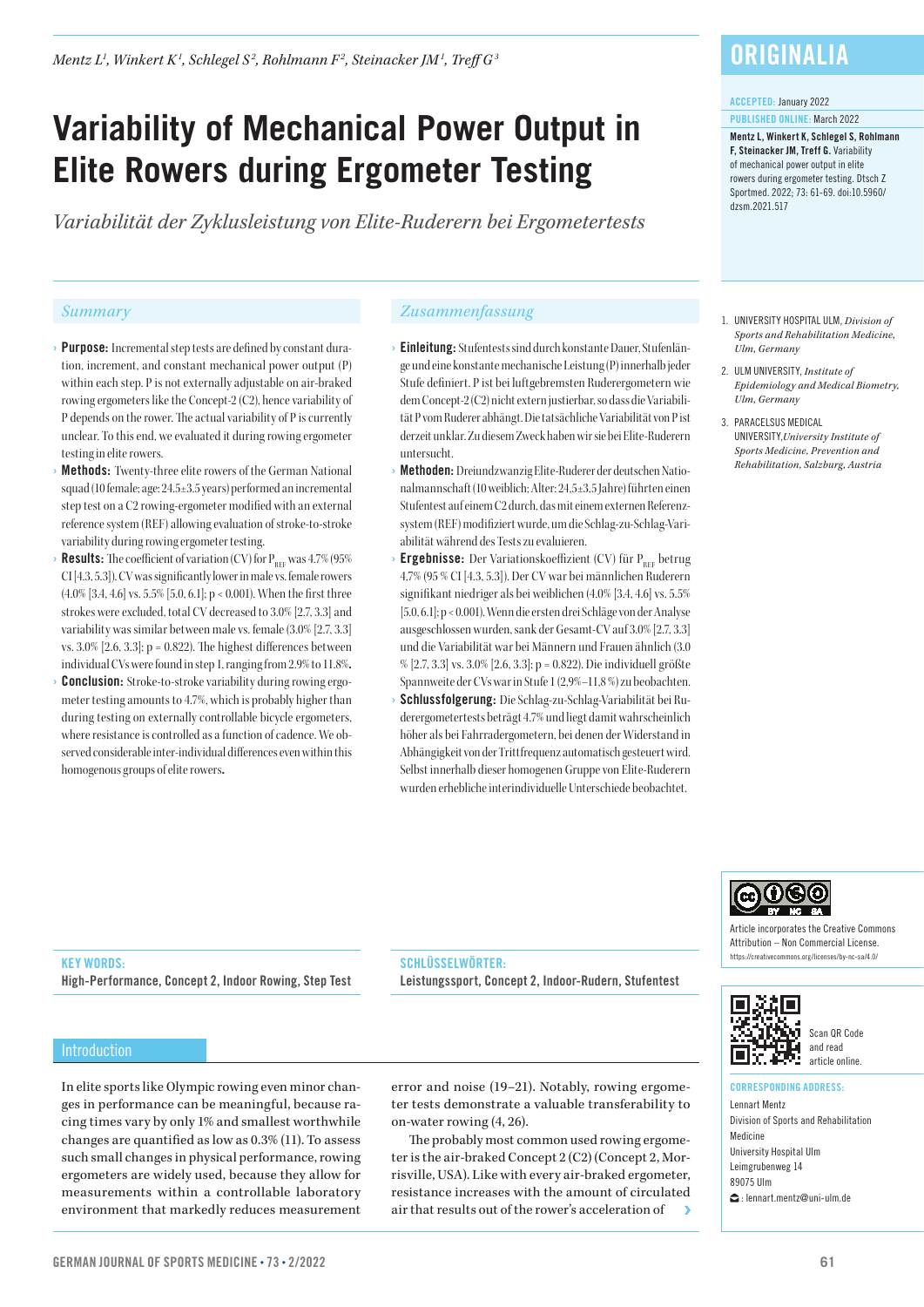# ORIGINALI/

the flywheel. Consequently, mechanical power output (P) is not externally adjustable and the accuracy of actual vs. targeted P mainly depends on the rower's skills to match the target P. This is a relevant difference to e.g., electromagnetically braked cycling ergometers, where continuous control of the torque as a function of the actual cadence allows to keep P virtually constant. Furthermore, the C2 underestimates P by approximately  $14-25$  W ( $\sim$ 6.8–7.4%) (7, 14). This error depends, amongst other things, on the variability of stroke-to-stroke power in individual rowers. Thus, a steady pace with low stroke to stroke variations in intensity and pace seems to be a necessity when testing elite rowers on the C2.

Aside from specific tests like the 2000 m (12), ramp (23), 1-h, and 20-s all out tests, stepwise incremental tests have been established in several international rowing programs to assess basic endurance performance, lactate-based "thresholds", and maximal performance in a time-efficient manner, thereby enabling training prescription and evaluation of changes in performance (1). Briefly, incremental step tests consist of a sequence of steps of constant duration that increase by a given constant, e.g., 50 W each 4 min. Typically, blood samples are collected after completion of each step, assuming a constant P within each step to allow for steady state conditions during low intensities and allowing to mirror the exponential increase in blood lactate above the first lactate "threshold" (27).

It is noteworthy that data on variability of P in rowing ergometer tests are scarce. Shimoda et al. (14) calculated a stroke-tostroke consistency between 1.7±0.5% and 3.0±0.9% in 2-min steps and reported a decreasing variability with increasing P. However, this study was limited by a nowadays outdated C2 ergometer model (model C) and the lack of a reference system. Smith and Spinks (19) applied an external reference system, but used an unusual wheeled rowing ergometer and they did not report variability within steps, which is also a limitation of the study conducted by Boyas et al. (7). In addition, none of the aforementioned studies evaluated whether variability differs between male and female elite rowers. This is at least conceivable, due to well documented differences in muscle mass, especially in the upper body (9, 15) and differences in length ratios of trunk and extremities (5, 6). These differences potentially influence the force generation during the rowing stroke, which is the result of simultaneous or sequenced work of legs and trunk, leading to a rather rectangular or triangular stroke shape (13).

Finally, previous research has not evaluated whether the power estimation of the C2 accurately reflects actual variability as determined by a reference system. This is questionable, because the C2-calculaton is based on the acceleration and deceleration of the ergometer's flywheel and not on direct measurements of work per time (25).

To this end, we aimed to evaluate stroke-to-stroke variability of P in male and female elite rowers during stepwise incremental testing for the first time and to evaluate differences between sex, while assessing P with an external reference system in order to allow insights into underlying mechanisms of any observed particularities.

#### Material and Methods

#### **Participants**

Twenty-three elite rowers (10 female) of the German National Team participated in this observational, cross-sectional study with two sub-groups (i.e., male and female). Inclusion criterion was the active membership of the German National Team. Participants were therefore well familiarized for years with the testing procedure. All data were collected within one day in a

performance laboratory of the German Rowing federation during the Olympic cycle 2017-21. To reduce pre-analytical bias, athletes followed the pre-test standardization of the German Rowing Federation, i.e. a well-balanced diet was maintained, no high-intensity training was conducted 48 h prior testing, and the last low intensity training ended 20 h prior to the test or earlier to avoid fatigue, glycogen deficiency, and hypohydration (17). All participants provided informed written consent for the scientific evaluation of their data. The study was conducted according to the declaration of Helsinki and approved by the ethical review board of the University of Ulm (472/18).

#### **Procedures and Testing**

After a standardized warm-up of 20 min with a P of 160 W (male) or 100 W (female), athletes performed a stepwise incremental test on a rowing ergometer. In line with the standard procedure of the German Rowing Federation (17), the test started with 200 W or 140 W and the increment amounted to 50 W/step or 40 W/ step, in male or female rowers, respectively. Step duration was 4 min separated by a 30-s break for blood sampling. Depending on individual performance level, athletes completed 5 or 6 steps. The exact number was determined based on previous tests, targeting a blood lactate concentration of 4 mmol/L after the last step.

The drag factor, a native Concept 2 factor that is linked to the air feed of the flywheel and thereby to its behavior, was set to 145 or 130 in male or female rowers. Rowing stroke frequency was 18 strokes/min at the first step and increased by 2±1 followingstrokes/min with each step. Stroke frequency was unconstrained at steps 5 and 6.

A rowing ergometer (Concept 2, Type D, Morrisville, USA), was used for all testing. The ergometer was equipped with the C2-standard PM5-monitor that calculates and displays measures of rowing performance C2-data (based on angular velocity of the flywheel) were logged stroke-by-stroke by the FLOAT app (Float, Ergstick Lmt., Cambridge, UK). Rowers were not able to see the PM5-monitor.

To allow for correct power calculation as physical measurement (i.e. work per time), the C2 was additionally equipped with an external reference system (REF) as described elsewhere (23). P of REF ( $P_{REF}$ ) and C2 ( $P_{C2}$ ) were logged simultaneously. Briefly, the REF-System FES Ruderergo (Institut für Forschung und Entwicklung von Sportgeraeten (FES), Berlin, Germany) uses a load cell placed between chain and handle bar to measure stroke force and an incremental encoder placed on the axis of the flywheel to measure displacement of the handlebar. According to the manufacturer, the error of measurement of the FES-set-up is equal to or smaller than 1.5%. REF-data were logged and visualized in real time by the software FES-Ruderergo Dyno v.2017 (FES, Berlin, Germany). The device was calibrated before the test according to the manufacturer's recommendations. REF data were visualized in real-time on a large computer monitor to provide feedback on stroke frequency and  $P_{REF}$  in front of the rower.

#### **Data Analysis**

The sample size was not calculated a priori, because we already acquired the maximum sample of homogeneous elite rowers in Germany for this observational study. Thus, we were forced to choose a convenience sample. For each rower, arithmetic mean ± standard deviation of the power output of all strokes at each step and for each system were calculated. Based on these data, the coefficient of variation (CV, equation 1) was calculated, representing the stroke-to-stroke variability of a single athlete at one step and for one system, i.e., REF or C2.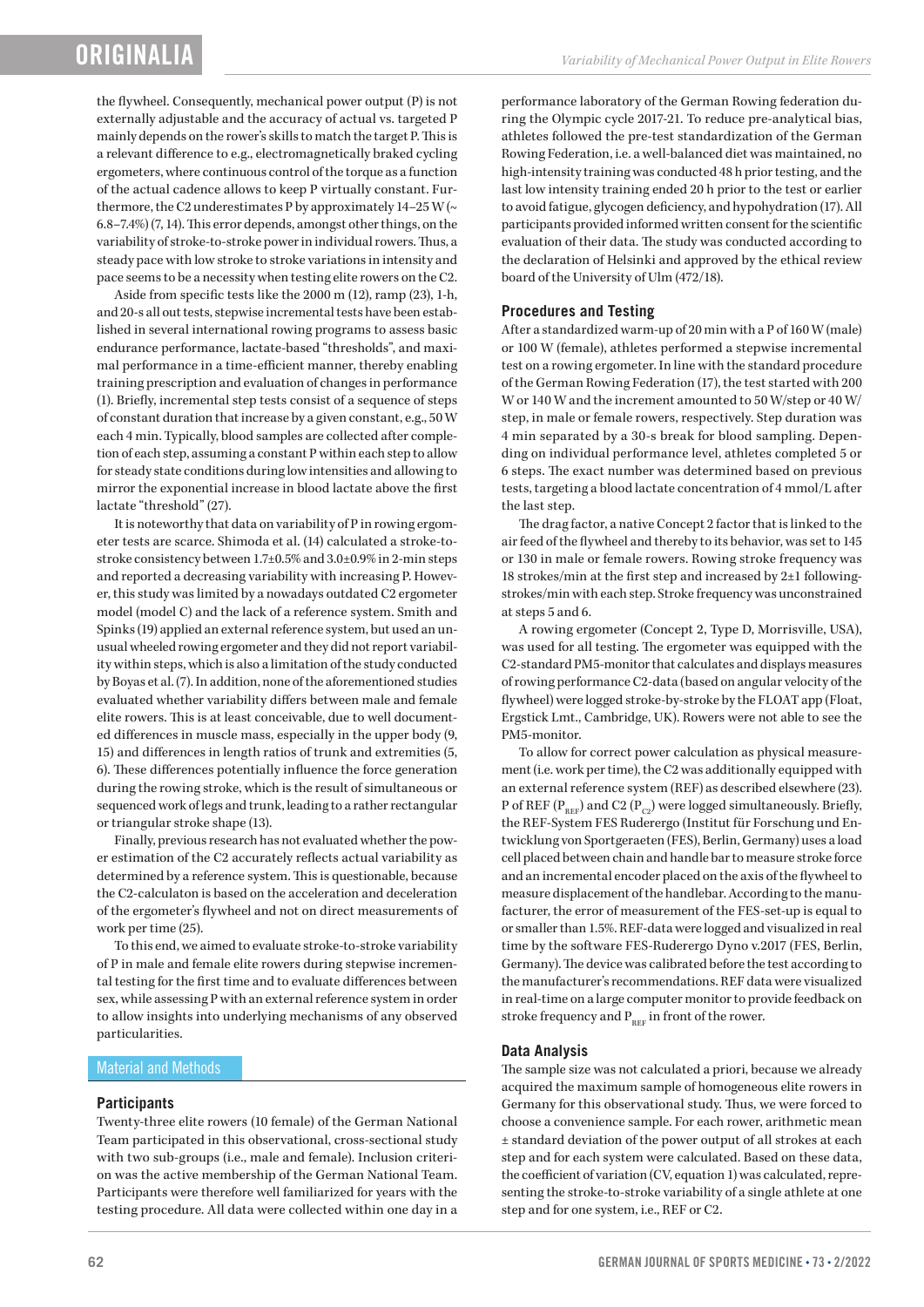$$
CV\% = \frac{SD}{n} * 100
$$
 (1)

where SD represents standard deviation and  $\bar{x}$  arithmetic mean. This CV was calculated for all strokes ( $STATE_{AII}$ ) of each step and system and without the first three strokes (STROKE<sub>w/o1-3</sub>). The first three strokes were excluded because other studies have already shown that  $P_{C_2}$  calculation of the starting strokes differs from the following strokes. This is related to the initial acceleration of the flywheel from standstill. Median CVs per step and system were presented as boxplots (Figure 1), subdivided by male and female.

To calculate statistical differences of the CVs between (i) measurement systems, (ii) steps, and (iii) sex, a mixed model structure based on a linear regression analysis with repeated measurements was applied, accounting for dependent data from repeated measurements within rowers [each rower provided two related measures (REF and C2 data) in a repeated way (steps)]. The same model was applied for the calculation of least square (LS) means of individual rowers' mean power output and individual standard deviation (accounting for the repeated structure). These LS means were tabulated per step and system for male and female. Differences in target P and actual P (i.e.,  $P_{REF}$ ) were also calculated by of LS means of the mixed model.

To allow for intra-sex comparisons, we used a model applying either male or female rowers, where step [1-5(6)], measurement system (REF or C2), and the interaction effect step\*measurement system, were used as fixed effects. For inter-sex comparisons an additional model was implemented, where the fixed effects sex (male or female) and the interaction effect measurement system\*sex were added to the aforementioned effects. All models were calculated for  $\mathrm{STROKE}_\mathrm{ALL}$  and  $\mathrm{STROKE}_\mathrm{w/ol-3}.$ 

Except for the median data shown in Figure 1, all results presented here are based on the mixed model. P-values for main effects were calculated within the models and in case of significant main effects pairwise post-hoc testing was performed via Bonferroni tests. Level of significance was set to p ≤ 0.05 for each model. Effect sizes (partial eta squared η2) were considered as small ( $\geq 0.01 < 0.06$ ), medium ( $\geq 0.06 < 0.14$ ) and large  $(≥ 0.14)$  (8). Correlation between LS mean CV and differences between REF and C2 was assessed using simple linear regression and Pearson's correlation coefficient. For all procedures, the statistics software package SPSS 25 (IBM, Armonk, NY, SA) was applied.

#### **Results**

#### **Descriptive Data**

Table 1 shows the descriptive data of the participants.

#### **Variability of Stroke-to-Stroke Mechanical Power Output**

The coefficient of variation (CV) for  $\rm P_{\rm REF}$  was 4.7% (95% CI [4.3, 5.3]). Table 2 shows the variability in P (REF and C2) averaging all steps in male and female rowers including  $\mathrm{STROKE}_\mathrm{ALL}$  and  $\mathrm{STROKE}_{\mathrm{w/o1\text{-}3}}$  in male and female rowers.





Coefficients of variation (CV) of stroke-to-stroke mechanical power output measured with a reference system (REF) and the Concept 2 rowing ergometer display PM5 (C2) during 1-5 steps (three rowers completed 6 steps) of incremental step testing in male (A and C) and female (B and D) elite rowers. A and B include all strokes of each step, C and D exclude strokes 1-3.  $*$  and  $**$  indicate p<0.05 or p< 0.001, respectively, between REF and C2 at a given step.

> For REF, CVs were significantly different (p<0.05) between male and female rowers when taking  $\text{STROKE}_{\text{ALL}}$  into account (Table 2). CVs were also significantly different (p<0.05) between measurement systems (REF or C2) (Table 2) and between steps  $(p<0.001)$  (Table S1) for STROKE<sub>ALL</sub> and STROKE<sub>w/o1-3</sub>. Moreover, changes in CV between steps were significantly different between C2 and REF if  $STROKE$ <sub>ALL</sub> were included, as indicated by the significant (p<0.001) interaction of measurement system\*step. The interaction was not significant for  $\mathrm{STROKE}_{\mathrm{w/o1-3}}$ . The fixed effect of steps came along with large effect sizes for male and female rowers for  $\mathrm{STROKE}_\mathrm{ALL}$  and  $\mathrm{STROKE}_\mathrm{w/ol-3},$  while effect sizes between measurement systems were of medium to large size. Effect sizes for sex were small to medium. Detailed f-values, p-values, and effect sizes are presented in Table 1 and Table 2.

#### **Stroke-to-Stroke Variability**

Median CVs of each step are shown in Figure 1A-B. In male rowers, the CV (95% CI [lower limit, upper limit]) based on the REF data gradually decreased from 7.3% [6.4, 8.2] (step 1) to 2.4% [0.3, 5.2] (step 6). Based on the C2-data, the CV amounted to 5.2% [4.1, 6.4] in step 1, decreased slightly to 4.7% [3.1, 6.4] in step 2, and increased continuously afterwards to 5.6% [4.8, 6.4] in step 6, thereby forming a U-shape. In female rowers the trend was the same with REF-data constantly decreasing from 8.5% [6.8, 10.1] (step 1) to 3.7% [3.1, 4.3] (step 5), while the CVs based on C2-data decreased from 5.7 % [4.8, 6.7] in step 1 to 3.8 % [3.4, 4.4] in step 2 and increased continuously afterwards to 5.5 % [4.2, 6.7] (step 5), also indicating a U-shaped progression. The highest differences between individual CVs  $(P_{REF}$ ) were found in step 1, ranging 2.9% to 11.8%.

When the first three strokes were excluded from the analysis (Figure 1C-D), the CV of the first step was significantly higher (p<0.001) compared to each subsequent step in male rowers, irrespective of the measurement system. This was similar in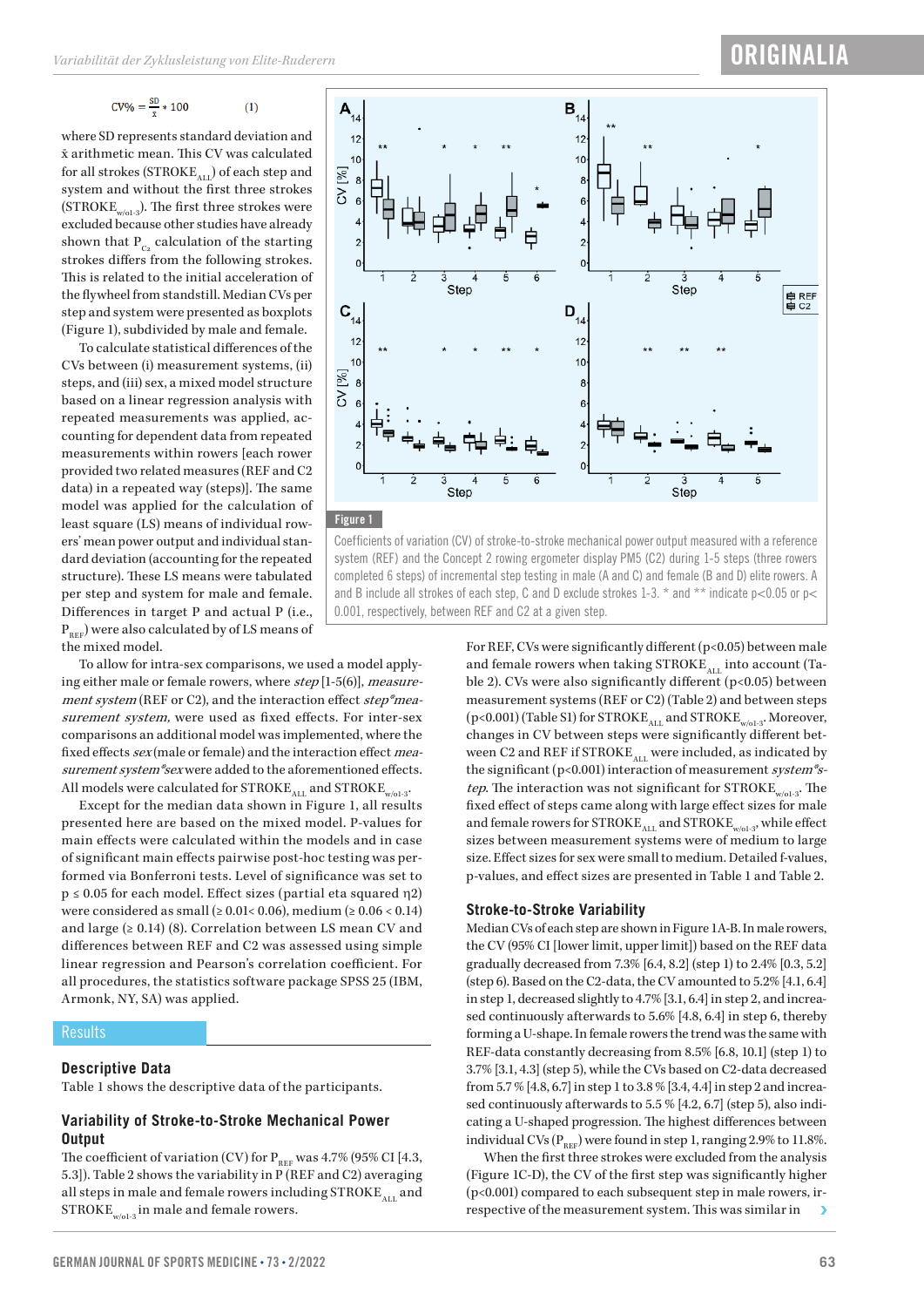# ORIGINALI

# Table 1

Descriptive data of participants. P4: Power at blood lactate concentration of 4 mmol/l; 2k-TT: 2000-m-time-trial on rowing ergometer. Data is presented as mean +/- standard deviation.

| <b>SEX</b> | N  | AGE<br>IYEARSI | <b>HEIGHT</b><br>[CM] | <b>BODY MASS</b><br>[KG] | rw1            | $2K-TT$<br>[MIN:S] |
|------------|----|----------------|-----------------------|--------------------------|----------------|--------------------|
| Male       | 13 | $24.2 \pm 3.4$ | $191.5 \pm 5.8$       | $93.5 \pm 5.7$           | $393 \pm 6.3$  | $5:56.5 \pm 6.8$   |
| Female     | 10 | $24.9 \pm 3.6$ | $179.7 \pm 4.7$       | $74.4 \pm 5.0$           | $290 \pm 11.9$ | $6:51.7 \pm 5.9$   |

# Table 2

Stroke-to-stroke variability during incremental rowing ergometer step testing in 13 male and 10 female elite rowers. Data are least square mean coefficients of variation (CV) and 95% confidence [95%CI] intervals. For each comparison (within and between male and female), a mixed model structure was applied. See text for details. Analysis of STROKE<sub>att</sub> includes all strokes, while STROKE<sub>w/o1-3</sub> omits strokes 1-3 of each step. Mechanical power output was assessed either with an external reference system (REF) or via the Concept 2 ergometer's PM5 display (C2).

| <b>ANALYSIS</b><br><b>MALE</b> |               |                      |         | <b>FEMALE</b>        | <b>MALE VS. FEMALE</b> |         |        |       |
|--------------------------------|---------------|----------------------|---------|----------------------|------------------------|---------|--------|-------|
| <b>REF</b>                     |               | C <sub>2</sub>       | D       | <b>REF</b>           | C <sub>2</sub>         |         | REF(p) | C2(p) |
| <b>STROKE<sub>ALL</sub></b>    | $[3.4 - 4.6]$ | $[4.5 - 5.6]$        | < 0.001 | 5.5<br>$[5.0 - 6.1]$ | 4.9<br>$[4.3 - 5.4]$   | 0.022   | 0.002  | 0.655 |
| STROKE <sub>W/01-3</sub>       | $[2.7 - 3.3]$ | 2.2<br>$[1.9 - 2.5]$ | < 0.001 | $[2.6 - 3.3]$        | 2.2<br>$[1.8 - 2.5]$   | < 0.001 | 0.822  | 0.998 |

# Table 3

Actual mechanical power output during incremental step testing in 13 male and 10 female elite rowers measured with a reference system (REF) and the Concept 2 rowing ergometer's display PM5 (C2) versus targeted power output. Data are least square means of the individual rowers' mean power output and least square means of individual rowers' standard deviations (SD). Analysis of STROKE<sub>an</sub> includes all strokes, while STROKE<sub>w/o1-3</sub> omits strokes 1-3 of each step. Three rowers completed step 6 (450 W).  $SF =$  Stroke frequency.

| <b>ROWERS</b>                           |                | <b>TARGET</b> | <b>SF [1/min]</b> |                              |       | <b>REF</b>               |                | C <sub>2</sub>              |        |                          |               |
|-----------------------------------------|----------------|---------------|-------------------|------------------------------|-------|--------------------------|----------------|-----------------------------|--------|--------------------------|---------------|
| Sex and<br><b>Step</b><br><b>Number</b> |                | W             | [1/mn]            | <b>STROKE</b> <sub>AII</sub> |       | STROKE <sub>W/01-3</sub> |                | <b>STROKE<sub>AII</sub></b> |        | STROKE <sub>W/01-3</sub> |               |
|                                         |                |               |                   | Mean[W]                      | SD[W] | Mean[W]                  | SD [W]         | Mean[W]                     | SD [W] | Mean[W]                  | <b>SD [W]</b> |
| male                                    | $\mathbf{1}$   | 200           | $18.8 \pm 0.7$    | 204.9                        | 17.3  | 202.6                    | 9.9            | 188.8                       | 10.6   | 187.6                    | 6.4           |
|                                         | $\overline{2}$ | 250           | $20.4 \pm 0.7$    | 251.4                        | 11.4  | 250.3                    | 7.4            | 234.1                       | 9.7    | 234.4                    | $4.8\,$       |
|                                         | 3              | 300           | $22.2 \pm 0.7$    | 301.2                        | 11.3  | 300.3                    | 7.5            | 282.8                       | 11.4   | 283.8                    | 4.9           |
|                                         | 4              | 350           | $24.2 \pm 0.6$    | 352.3                        | 11.5  | 352.1                    | 9.8            | 333.5                       | 13.4   | 334.9                    | 6.5           |
|                                         | 5              | 400           | $26.7 \pm 1.0$    | 403.3                        | 12.7  | 402.6                    | 10.2           | 383.9                       | 16.7   | 388.7                    | 6.7           |
|                                         | 6              | 450           | $29.4 \pm 1.4$    | 455.1                        | 11.1  | 454.4                    | 9.1            | 436                         | 18.6   | 438.1                    | 5.6           |
| female                                  | $\mathbf{1}$   | 140           | $18.2 \pm 0.5$    | 143.4                        | 14    | 141.1                    | 5.5            | 130.3                       | 7.9    | 129.4                    | 4.7           |
|                                         | $\overline{2}$ | 180           | $19.8 \pm 0.3$    | 181.2                        | 13.9  | 179.1                    | 5.1            | 167.2                       | 6.6    | 166.6                    | 3.5           |
|                                         | $\overline{3}$ | 220           | $22.1 \pm 0.4$    | 221.4                        | 11    | 220.2                    | 6.2            | 206.8                       | 7.3    | 207                      | 3.9           |
|                                         | 4              | 260           | $24.6 \pm 0.9$    | 261.3                        | 12.3  | 260                      | 7.5            | 246.1                       | 10.3   | 246.9                    | 4.3           |
|                                         | 5              | 300           | $27.4 \pm 1.0$    | 301.1                        | 11.6  | 299.9                    | $\overline{7}$ | 285.2                       | 12.1   | 286.4                    | 4.6           |

female rowers, where the CV of step 1 was significantly higher than at each subsequent step (all p-values <0.05).

# **Differences in mechanical Power Output between REF and C2**

Table 3 shows the LS mean of the actual  $($   $\neq$  target) stroke-to-stroke P and the LS mean standard deviation, respectively, of each step in male and female rowers. A representative example of stroke-to-stroke data of a single step in a male elite rower can be found in Figure 2. In addition, Figure 1 shows stroke-to-stroke variability during a complete test in one exemplary rower.

In male and female rowers, the average P of all steps determined with the C2 was significantly lower compared to REF (18.2±1.3 W; p<0.001 and 14.7±1.1 W; p<0.001, respectively).

# **Regression and Correlation Analysis of Variability vs. Differences in mechanical Power Output**

The linear regression of CV and the mean difference between REF and C2 at each step and rower is shown in Figure 3. Correlation analysis indicated a moderate, significant correlation  $(r=0.64, p<0.001)$ .

# **Discussion**

The main results of this study that aimed to assess stroke-to-stroke variability in elite rowers during stepwise incremental testing on air-braked rowing ergometers are (i) a stroke-to-stroke variability in elite rowers amounting to 4.0- 5.5%, (ii) an average variability that was significantly lower in male than in female rowers, if all strokes were considered, and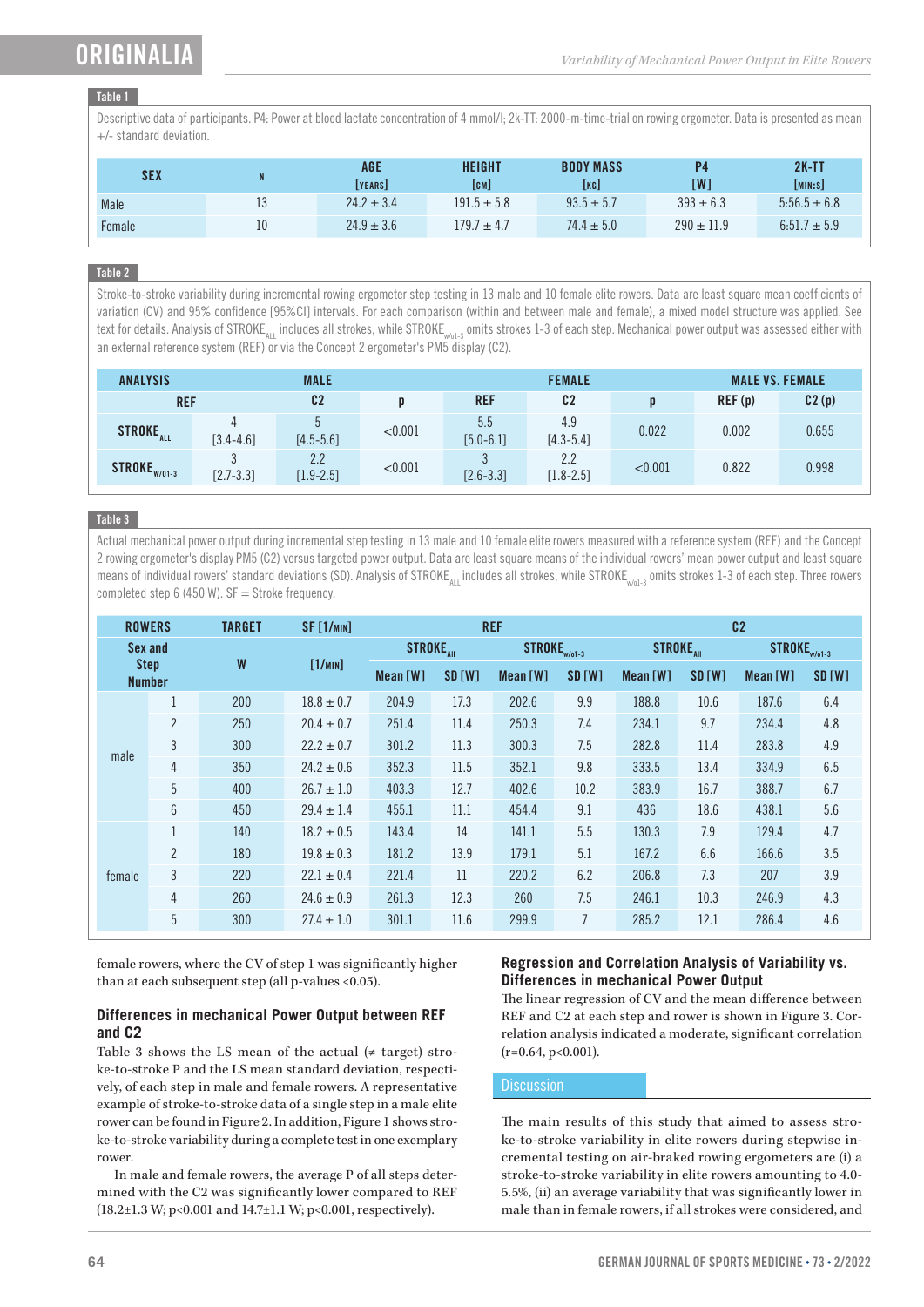# **ORIGINALIA**

(iii) differences both in magnitude of the CV as well as in its course during the test between REF and C2.

# **Stroke-to-Stroke Variability in Elite Rowers**

As indicated by the REF data in Table 2, average stroke-to-stroke variability amounted to 4.7% (4.0% in male and 5.5% in female rowers). It is difficult to interpret the magnitude of these values, because to the best of our knowledge there are no data – not to mention clear cut-offs –available to judge biological variability of P within constant load steps, neither for rowing nor for any other type of constant ergometer work. However, the inconsistency in P appeared surprisingly high to us, especially in comparison to torque-controlled, electromagnetically braked cycling ergometers. In those ergometers, torque or resistance is a function of power, thereby allowing to keep P virtually constant. The observed variability appears also high in light of the fact that all athletes within this study were of world elite level (2) including world champions and Olympic medalists, who were very familiar with ergometer training and testing. Furthermore elite rowers are supposed to have the most constant rowing skills (19). Our findings deviate from Shimoda et al. (18), reporting an average CV of 1.7 – 3.0% ( $P_{C2}$ ) for college rowers, which is considerably lower than the corresponding CVs calculated with  $P_{C2}$  of 4.9% and 5.0% in our study. Nevertheless, stroke-to-stroke variability of our elite rowers is much lower than in national level or club rowers, reported to approximately 15.4%, and even slightly lower than 6.7% reported for elite rowers by Smith and Spinks (19). Of note, there was a considerable individual variability, with CVs ranging from 2.9% to 11.8% within one step, indicating that even within such a homogeneous group, the ability to meet the target power output differs markedly.

# **Sex Differences in Stroke-to-Stroke Variability**

Our REF-based data further suggest, at least on the first view, that average variability (%CV) is lower in male than in female rowers (p=0.002). Interestingly, the statistical difference disappears if the first three strokes are excluded from the analysis (Table 2), leading to an identical CV of 3.0%. Hence, the sex differences in variability are solely due to the start strokes. "On the course" stroke-to-stroke precision is virtually the same (please see below for a discussion of the particularities of strokes 1–3). Therefore, the "sex associated difference" in Table 2 should, in our opinion, be interpreted very cautiously. First of all, absolute standard deviations are very similar between male and female rowers with the difference ranging -2.5 to 1.1 W (Table 3), except for step 1 where the difference is 3.3 W. Here, if anywhere, physical reasons for the differences might actually be suspected, as it is the absolutely more powerful men who clearly overpace in the lowest stage, regardless whether starting strokes are considered or not. Apart from this, the higher CVs of female rowers are apparently due to the lower absolute P in the denominator (i.e., xˉ in equation 1), due to the lower target value. So, even if male and female rowers tend to surpass the targeted P similarly, relative variability is higher in the female athletes.

# **Differences between C2 and Reference Measurement**

The results discussed so far rely exclusively on REF data. In addition, our study indicates significant differences between REF and C2 regarding variability and absolute P. For a more comprehensive understanding of the results, a detailed discussion of the results seems warranted, even though this might be beyond the initial focus of this paper.



#### Figure 2

Stroke-to-Stroke data of mechanical power output measured with a reference system (REF) and Concept 2 rowing ergometer (C2) in one male rower during a 200 Watt step of incremental testing.



# Figure 3

Linear regression between coefficient or variation in stroke-by-stroke mechanical power output versus the difference in power output between the Concept 2 rowing ergometer's PM5 display (C2) and a reference system (REF) in 13 male and 10 female rowers. Each data point represents one step of an incremental step test ranging 1-5 steps (three rowers completed 6 steps).  $r2=0.39; v=0.4726x + 4.225.$ 

# **Difference in Variability between REF and C2 when all Strokes are Considered**

Table 2 shows the average CVs of all steps and indicates that variability is measured significantly different by REF and C2 for all rowers, regardless if  $STROKE$ <sub>ALL</sub> or  $STROKE$ <sub>w/ol 3</sub> are considered. Furthermore, CVs calculated from the C2-dataset are significantly smaller than those obtained by REF, with the analysis of  $STATE_{ALL}$  in male rowers being the only exception. Finally, Table 2 shows that variability measured by REF differs significantly between male and female rowers, but is almost equal when C2 data are analyzed. Even though these "over-all" findings already point to the interpretation that C2 power output calculation might mitigate the actual variability, probably attributable to the stable, inertia related nature of an air-braked ergometer once the flywheel has been accelerated (16), a detailed analysis allows to understand the more complex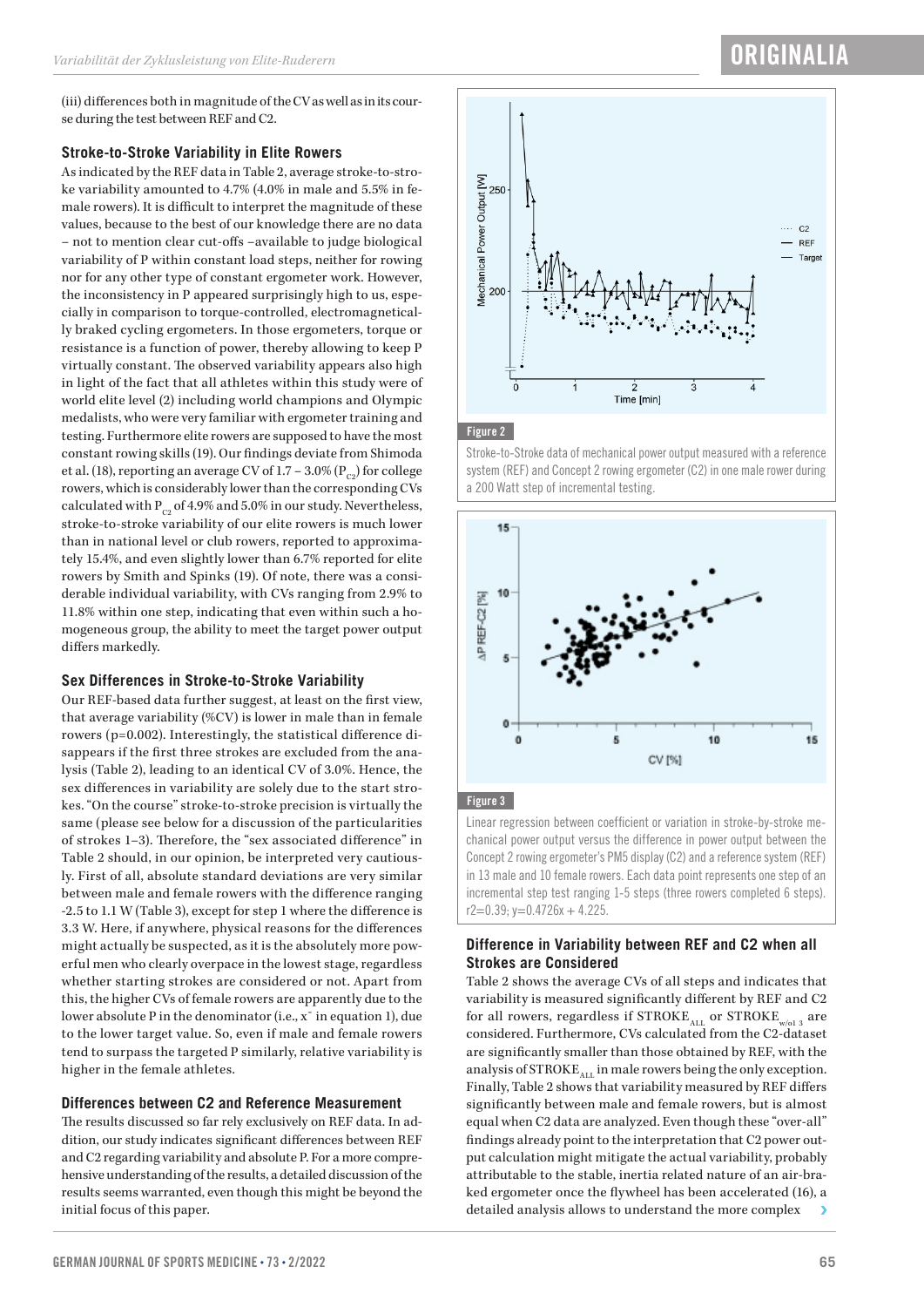origination of the all-strokes mean values shown in Table 2: In Figure 1A-B a continuous and marked decrease of the mean CVs for REF is obvious, while the means of the C2 data form a U-shape, both in male and female rowers. Hence, the CVs calculated from REF are not always higher than C2, indeed they are higher only at the lowest two steps, while the relationship is reversed in subsequent steps with higher workloads. Of note, the difference shown is clearly underlined by the significant interaction-effect of measurement system\*step, indicating that the CVs changed differently between REF and C2 throughout the test (Table 1).

When including absolute variability (Table 3), expressed as standard deviation in absolute power (Watt) into the  $STROKE_{ATI}$ -analysis, the actual differences between REF and C2 become even clearer: While the standard deviations tend to decrease in REF and range within a small span from the third step at the latest (11.1-12.7 W (min-max) in male and 11.0-12.3 W in female), the C2-standard deviations increase continuously following the nadir in step 2. Hence, the decreasing CVs of REF in Figure 1 are mainly due to increasing average P at each step (which is the denominator in equation 1), while absolute variability remains relatively stable after an initial decrease. The situation is different with the C2-data, where CVs increase due to continuously increasing absolute variability (i.e. standard deviations) from step 2 onwards, being relatively high compared to the increase in average power.

# **Differences in Variability between REF and C2 without Strokes 1-3**

It has already been reported here and elsewhere (7), that the first three to five strokes play a "special role" in the C2-calculation of P. They almost inevitably affect variability. Unsurprisingly Table 2 shows that all average CVs are significantly lower when the first three strokes are excluded from the analysis – irrespective of measurement system and sex. Also, average variability for a given measurement system (REF or C2) is no longer sex related. Figure 1 indicates, that the CVs based on REF-data are always and mostly significantly higher than for C2. This is in line with current research, also reporting that stroke-to-stroke variability is underestimated in rowers of lower performance level by the C2 (10). In addition, the course of the average CVs is similar for REF and C2 in male and female, i.e., after an initial decrease in steps 1 and 2, the CVs form a plateau, remaining roughly within a 1%-span. Concomitantly, the mixed model analysis indicates that CVs changed in a similar way between systems, due to an insignificant *measurement system\*step*-interaction effect (p= 0.32) for STROKE<sub>w/ol-3</sub> in male and female rowers (Table 1).

The averaged standard deviations in Table 3 clearly show that the CVs for STROKE<sub>w/o1-3</sub> (Figure 1) are lower than those for  $STROKE$ <sub>ALL</sub> (Figure) due to a considerably lower absolute variation (i.e., standard deviation) in P, while the mean values are only mildly influenced by the exclusion of the start strokes. Up to this point it remains to be summarized, that the C2 calculation underestimates stroke-to-stroke variability in elite rowers during 4-min step tests if the first strokes are excluded from the analysis and that those first three strokes have a considerable impact on the variability – irrespective if measured via REF or C2. This underestimation might partly explain the high reliability of C2 tests (2000 m time trial) reported in other studies (16), because due to the longer test duration and number of strokes, the impact of the starting strokes on total reliability is reduced. This raises the question for the reason of the impact of strokes 1-3 on variability.

First, the REF data in Figure 1 suggest that at each step (always preceded by a 30-s break for blood sampling), especially the first ~3 strokes are characterized by a strong difference relative to the target value. This difference is not due to the measurement system, but due to the rowers, who obviously need some strokes to adjust force and stroke frequency to the targeted power output, a behavior that has been reported before (23). Figure 1 illustrates, that in STROKE $_{\rm ALL}$  analysis, the CV is increased due to a factual higher variation in P and, of note, this leads to a high difference in CV between STROKE<sub>ALL</sub> vs.  $STROKE$ <sub>w/o1-3</sub>. Consequently, rowers overpace during the first strokes and this is measured correctly by REF.

Second, Figure 2 shows a huge underestimation of the first three strokes by the C2-system, which is followed by a relatively small difference between both measurement systems subsequent to stroke #5. This underestimation has already been reported before (7), but we add the information, that the underestimation is not systematic. This notion is also supported by Figure 2 (where the first strokes of REF and C2 do neither proportionally nor inversely mirror each other) and further by the different course of the CVs in Figure 1 – where the behavior of the C2 in strokes 1–3 leads to a U-shape of the average CVs of all steps, while a flattening of the average CVs is obvious when REF is considered or strokes 1-3 are excluded. This means that stroke power of the first strokes is underestimated and not measured correctly by C2.

The main reason for the contrasting behavior of the C2 during the first strokes is directly related to the C2 measurement and the PM5-power calculation. Briefly, the C2 power calculation is based on the measurement of angular velocity of the flywheel (which is the only measured variable) and its known mass (25). The REF-system, in contrast, measures stroke work (i.e., integration of force-displacement curve) per duration of the whole rowing cycle. This leads to different results, especially if stroke-by-stroke variability is high, e.g., during starting strokes. In other words, the REF system measures the mechanical power applied by the rower, whereas the C2 measures the impact of the rower's mechanical power on the behavior of the flywheel, but it does not account for the energy that is stored in the flywheel during the first strokes. These details explain the unsystematic differences in variability of the first three strokes between REF and C2 observed in this study.

# **Potential Impact of our Findings**

The practical implications of our results remain speculative at this moment and need to be evaluated in future studies. First, due the impact of the first strokes on the overall variability of each stage, long stage durations of at least 4 min seem to be advantageous especially at low intensities, because the more strokes, the less the influence of the first strokes. This is especially true when P is measured with the C2 only, where the first strokes are almost contrasting actual P. Moreover, a very high individual variability within steps of up to 19 W or 13.0% (highest individual within-step variation found in this study) probably influences the outcome of physiological measurements, like e.g., blood lactate concentrations, especially at higher workloads due to higher muscular energy turnover (3). Hence, considering the small within-subject variability of lactate-based fitness markers in elite rowers (24), small changes between a particular rower's tests might possibly be related to differences in stroke consistency instead of aerobic performance. Finally, it has been suggested that a consistent P facilitates higher efficiency for a given distance of rowing. Hence, rowers should focus on constant pace and avoid unnecessary fluctuations in P including the start strokes (18). This notion is in line with recent research (22) Finally, we would like to highlight that stroke-to-stroke variability is a potentially relevant variable for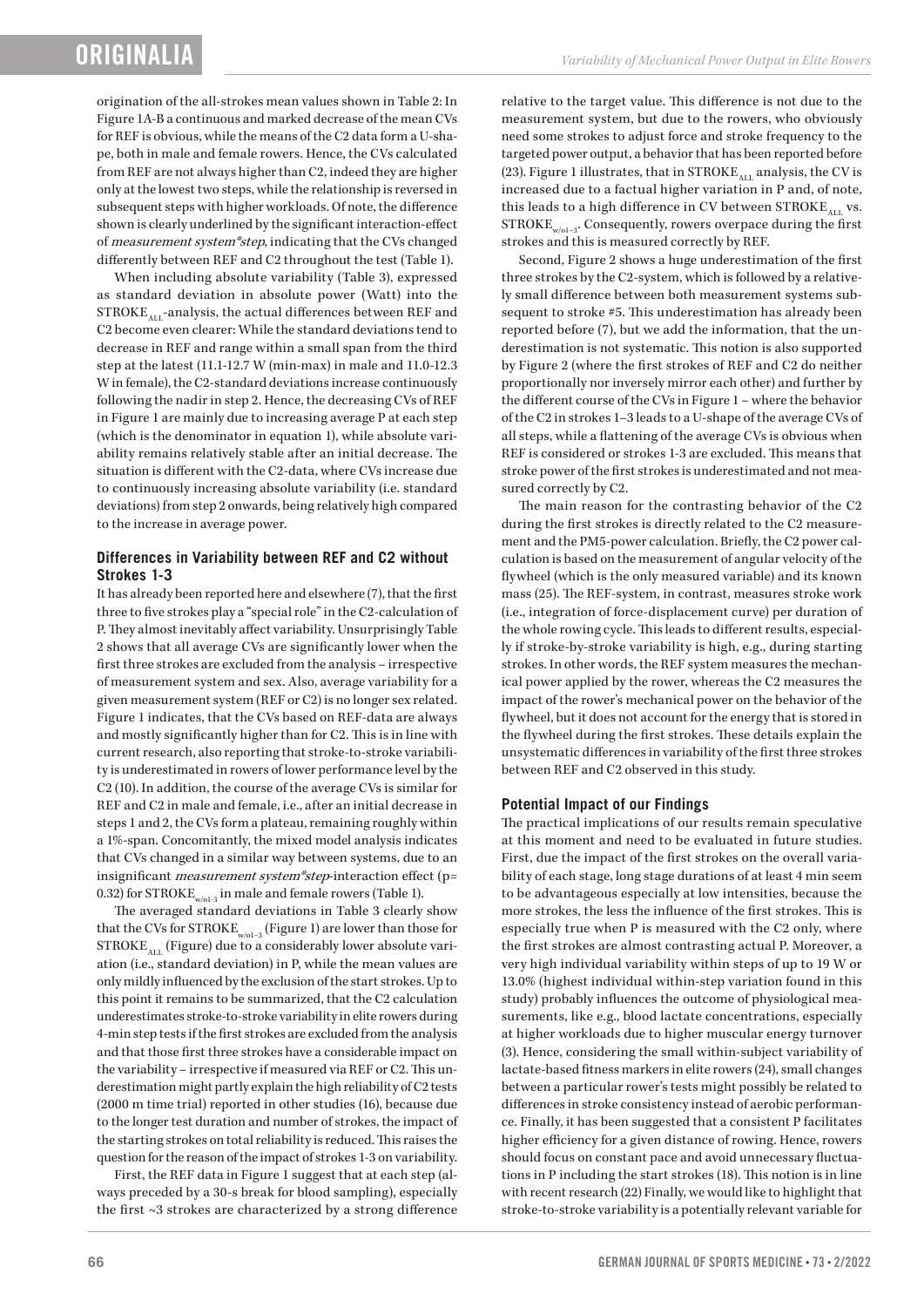rowing ergometer testing, but not for e.g., cycle ergometer testing, where mechanical power demand is externally controlled as a function of cadence and torque, leading to a variability approximating zero.

#### **Limitations**

It is worth mentioning that the sample size of 13 male and 10 female rowers might be too small to draw generalizable conclusions. However, we aimed to describe the variability in elite rowers and finally acquired two complete National Teams. An inclusion of e.g. U23 rowers would have meant a reduction of the sample's quality. Another limitation is that the metabolic implications of our findings remain unclear. We would like to emphasize in this context that we aimed to investigate the variability of P to determine whether there is a potentially relevant problem. The evaluation of the physiological implications requires an experimental design that was not implementable in this study.

#### **Conclusion**

We report a non-negligible variability of stroke-to-stroke P in elite rowers during incremental step testing. A relatively high percentage of the variability is attributable to the first three strokes that influence the coefficient of variation within each 4-min step in male and female rowers due to an actual overpacing and due to a considerable underestimation of mechanical power output by the C2. If strokes 1-3 are excluded from the analysis, the underestimation of stroke-to-stroke variability by the C2 becomes obvious, but there are no differences in accuracy between male and female rowers. Our results point to the notion that rowers should aim to minimize fluctuations in mechanical power output during step testing, especially when metabolic variables are evaluated. Aside from that it is worth mentioning that probably every certified cycle ergometer allows for much lower variability during constant load ergometer testing than an air-braked rowing ergometer like the Concept 2. However, further investigations are warranted to elucidate why variability of the C2 power calculation is slightly different from a reference system even after the first start strokes. Studies employing test rigs for rowing ergometers are necessary to evaluate these questions.

#### Acknowledgements

The support of the German Rowing Federation's coaches Marcus Schwarzrock and Marcin Witkowski is gratefully acknowledged. We would like to thank Mr. Mark Amort for his technical support during data acquisition and all athletes for their enthusiasm and the time they dedicated to this study. We acknowledge the clarification of technical details by Peter Dreissigacker (Concept 2).

#### **Conflict of Interest**

*The authors have no conflict of interest.*